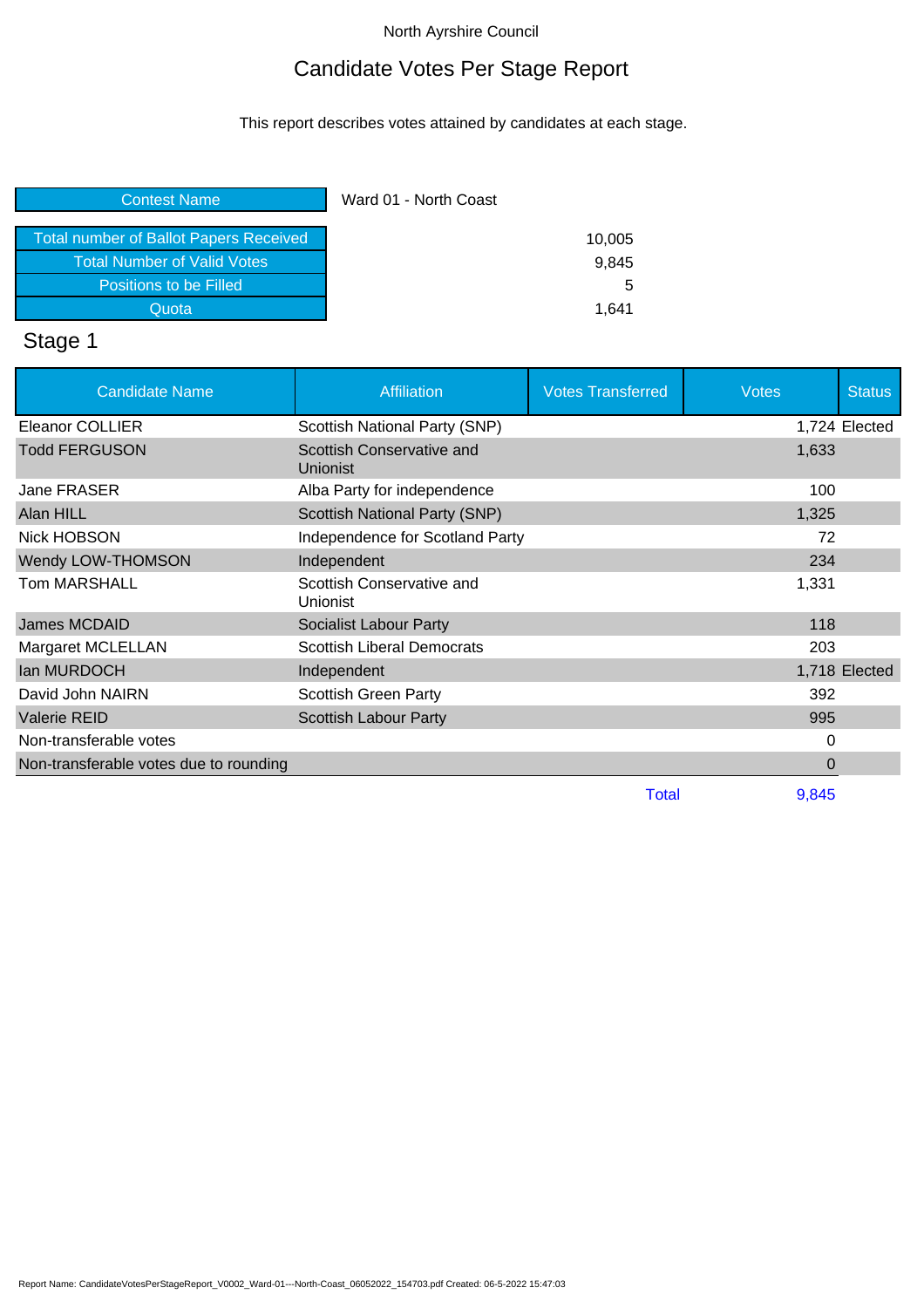# Candidate Votes Per Stage Report

This report describes votes attained by candidates at each stage.

# Stage 2

# Surplus of Eleanor COLLIER 83.00000

| <b>Candidate Name</b>                  | <b>Affiliation</b>                           | <b>Votes Transferred</b> | <b>Votes</b> | <b>Status</b> |
|----------------------------------------|----------------------------------------------|--------------------------|--------------|---------------|
| Eleanor COLLIER                        | Scottish National Party (SNP)                | $-83.00000$              | 1,641.00000  |               |
| <b>Todd FERGUSON</b>                   | Scottish Conservative and<br>Unionist        | 0.91466                  | 1,633.91466  |               |
| Jane FRASER                            | Alba Party for independence                  | 1.25164                  | 101.25164    |               |
| Alan HILL                              | Scottish National Party (SNP)                | 68.16624                 | 1,393.16624  |               |
| Nick HOBSON                            | Independence for Scotland Party              | 0.81838                  | 72.81838     |               |
| Wendy LOW-THOMSON                      | Independent                                  | 0.67396                  | 234.67396    |               |
| Tom MARSHALL                           | Scottish Conservative and<br><b>Unionist</b> | 0.33698                  | 1,331.33698  |               |
| James MCDAID                           | Socialist Labour Party                       | 0.57768                  | 118.57768    |               |
| <b>Margaret MCLELLAN</b>               | <b>Scottish Liberal Democrats</b>            | 0.43326                  | 203.43326    |               |
| lan MURDOCH                            | Independent                                  | 0.00000                  | 1,718.00000  |               |
| David John NAIRN                       | <b>Scottish Green Party</b>                  | 5.82494                  | 397.82494    |               |
| <b>Valerie REID</b>                    | <b>Scottish Labour Party</b>                 | 1.92560                  | 996.92560    |               |
| Non-transferable votes                 |                                              | 2.07002                  | 2.07002      |               |
| Non-transferable votes due to rounding |                                              | 0.00664                  | 0.00664      |               |
|                                        |                                              |                          |              |               |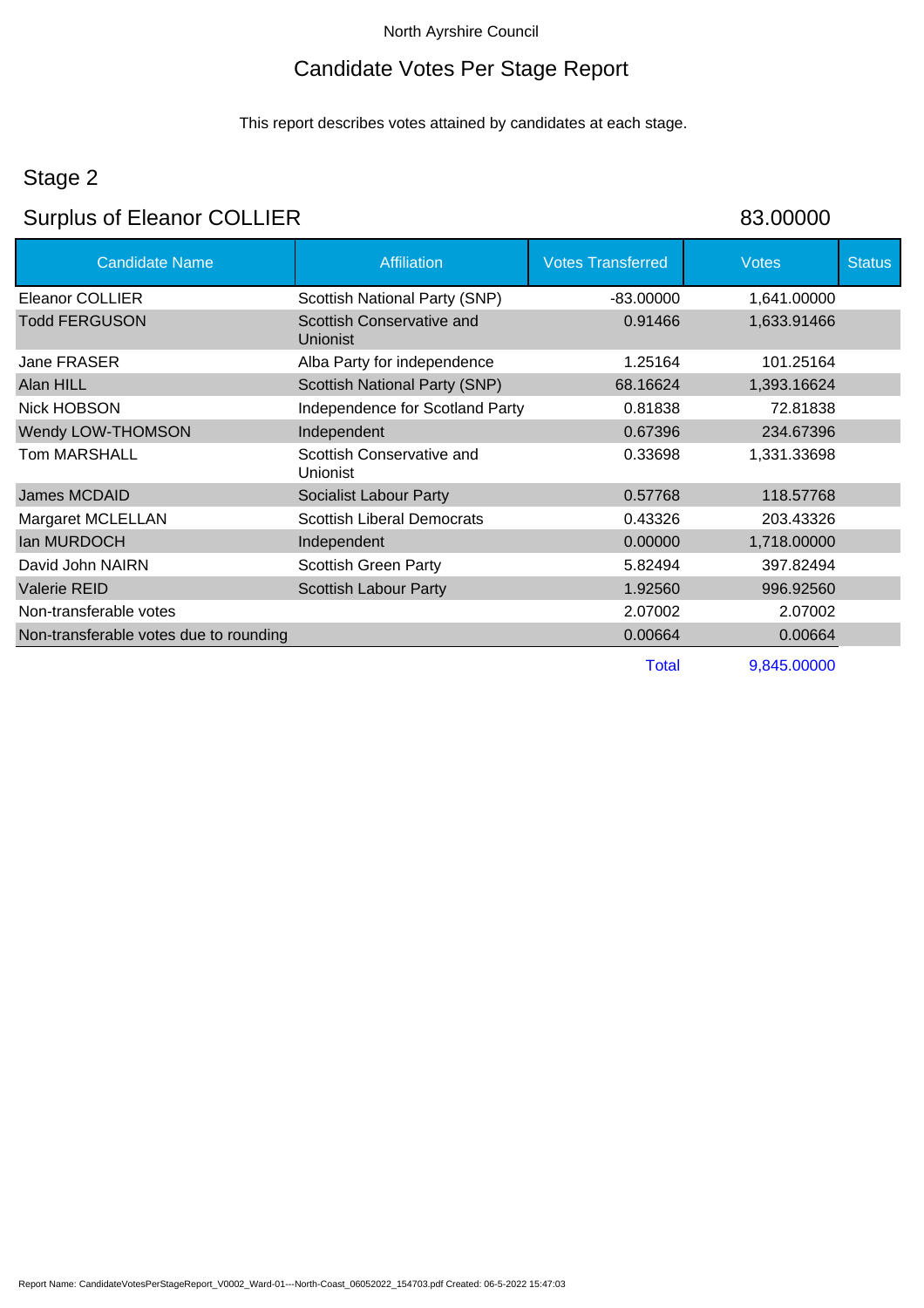# Candidate Votes Per Stage Report

This report describes votes attained by candidates at each stage.

# Stage 3

# Surplus of Ian MURDOCH 77.00000

| <b>Candidate Name</b>                  | Affiliation                                  | <b>Votes Transferred</b> | <b>Votes</b>        | <b>Status</b> |
|----------------------------------------|----------------------------------------------|--------------------------|---------------------|---------------|
| Eleanor COLLIER                        | Scottish National Party (SNP)                | 0.00000                  | 1,641.00000         |               |
| Todd FERGUSON                          | Scottish Conservative and<br><b>Unionist</b> | 7.12479                  | 1,641.03945 Elected |               |
| Jane FRASER                            | Alba Party for independence                  | 0.49291                  | 101.74455           |               |
| Alan HILL                              | Scottish National Party (SNP)                | 12.77085                 | 1,405.93709         |               |
| <b>Nick HOBSON</b>                     | Independence for Scotland Party              | 2.06126                  | 74.87964            |               |
| Wendy LOW-THOMSON                      | Independent                                  | 14.96654                 | 249.64050           |               |
| Tom MARSHALL                           | Scottish Conservative and<br>Unionist        | 10.21668                 | 1,341.55366         |               |
| James MCDAID                           | Socialist Labour Party                       | 0.85139                  | 119.42907           |               |
| Margaret MCLELLAN                      | <b>Scottish Liberal Democrats</b>            | 2.68860                  | 206.12186           |               |
| lan MURDOCH                            | Independent                                  | $-77.00000$              | 1,641.00000         |               |
| David John NAIRN                       | <b>Scottish Green Party</b>                  | 6.67669                  | 404.50163           |               |
| Valerie REID                           | <b>Scottish Labour Party</b>                 | 7.79694                  | 1,004.72254         |               |
| Non-transferable votes                 |                                              | 11.33693                 | 13.41359            |               |
| Non-transferable votes due to rounding |                                              | 0.01642                  | 0.01642             |               |
|                                        |                                              |                          |                     |               |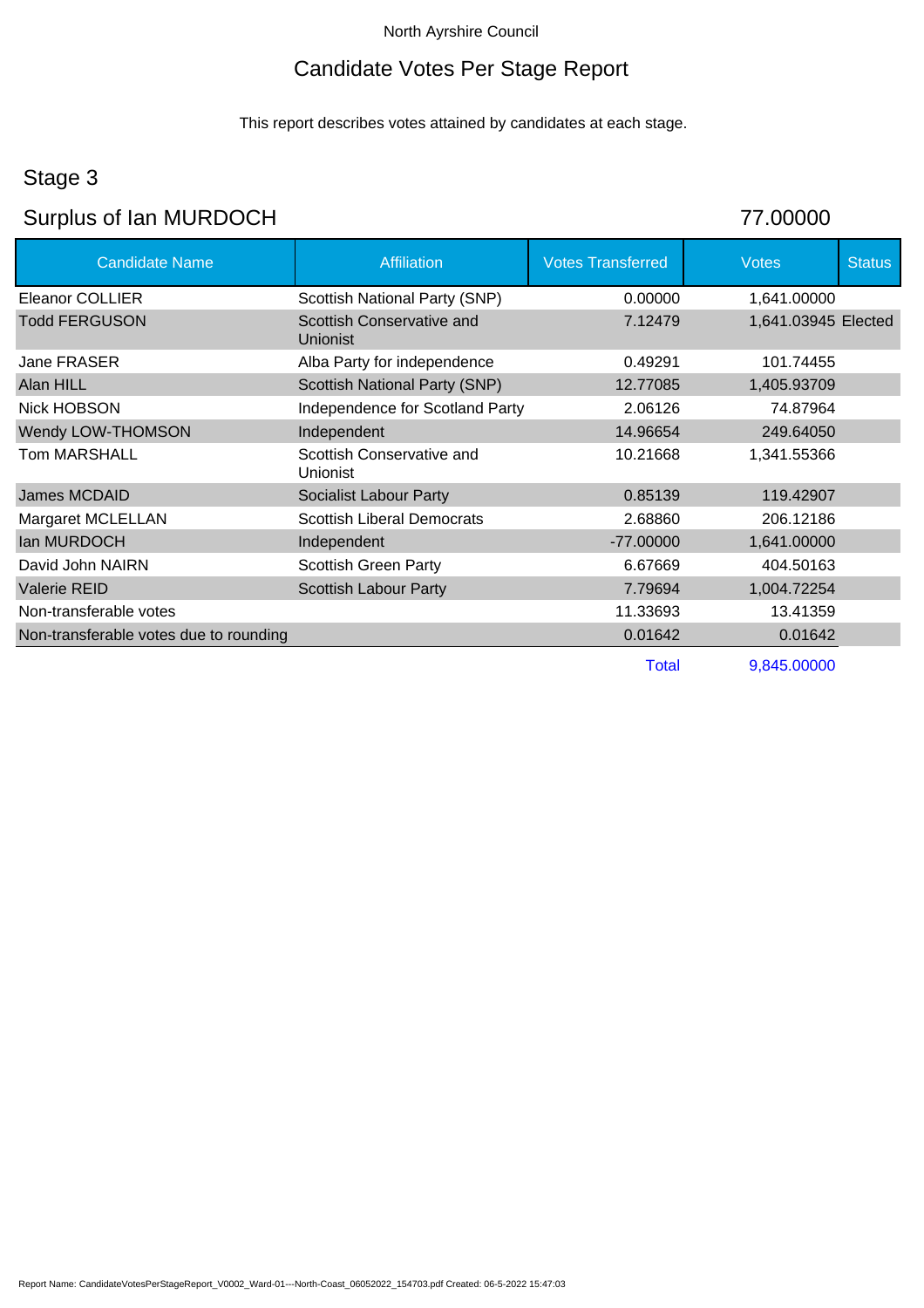# Candidate Votes Per Stage Report

This report describes votes attained by candidates at each stage.

# Stage 4

# Surplus of Todd FERGUSON 60.03945

| <b>Candidate Name</b>                  | <b>Affiliation</b>                    | <b>Votes Transferred</b> | <b>Votes</b> | <b>Status</b> |
|----------------------------------------|---------------------------------------|--------------------------|--------------|---------------|
| Eleanor COLLIER                        | Scottish National Party (SNP)         | 0.00000                  | 1,641.00000  |               |
| <b>Todd FERGUSON</b>                   | Scottish Conservative and<br>Unionist | $-0.03945$               | 1,641.00000  |               |
| Jane FRASER                            | Alba Party for independence           | 0.00024                  | 101.74479    |               |
| Alan HILL                              | Scottish National Party (SNP)         | 0.00100                  | 1,405.93809  |               |
| Nick HOBSON                            | Independence for Scotland Party       | 0.00030                  | 74.87994     |               |
| Wendy LOW-THOMSON                      | Independent                           | 0.00084                  | 249.64134    |               |
| <b>Tom MARSHALL</b>                    | Scottish Conservative and<br>Unionist | 0.02354                  | 1,341.57720  |               |
| <b>James MCDAID</b>                    | <b>Socialist Labour Party</b>         | 0.00046                  | 119.42953    |               |
| <b>Margaret MCLELLAN</b>               | <b>Scottish Liberal Democrats</b>     | 0.00088                  | 206.12274    |               |
| lan MURDOCH                            | Independent                           | 0.00000                  | 1,641.00000  |               |
| David John NAIRN                       | <b>Scottish Green Party</b>           | 0.00056                  | 404.50219    |               |
| Valerie REID                           | <b>Scottish Labour Party</b>          | 0.00136                  | 1,004.72390  |               |
| Non-transferable votes                 |                                       | 0.00348                  | 13.43349     |               |
| Non-transferable votes due to rounding |                                       | 0.00679                  | 0.00679      |               |
|                                        |                                       |                          |              |               |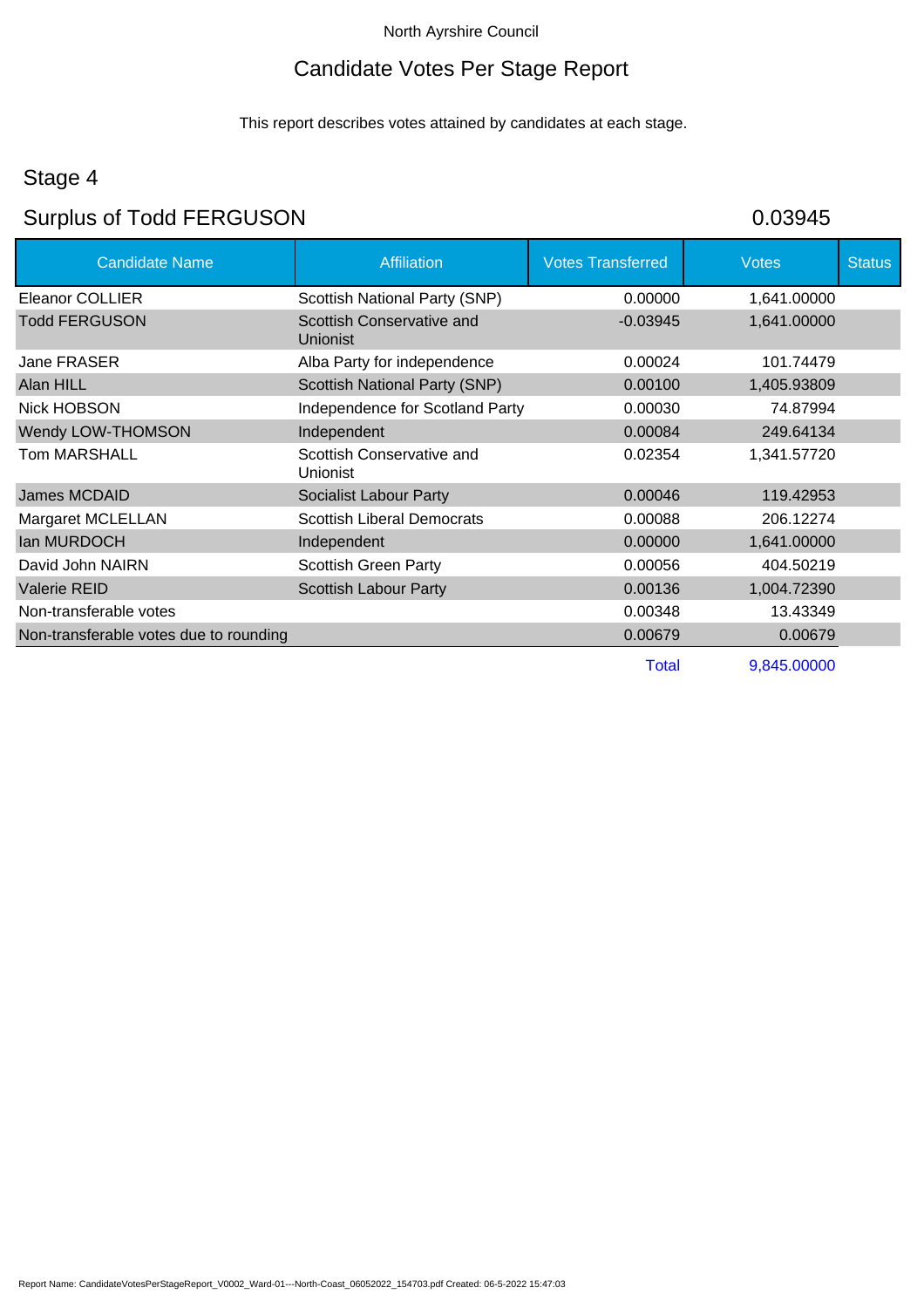# Candidate Votes Per Stage Report

This report describes votes attained by candidates at each stage.

# Stage 5

### Exclusion of Nick HOBSON 74.87994

| <b>Candidate Name</b>                  | <b>Affiliation</b>                           | <b>Votes Transferred</b> | <b>Votes</b> | <b>Status</b> |
|----------------------------------------|----------------------------------------------|--------------------------|--------------|---------------|
| Eleanor COLLIER                        | Scottish National Party (SNP)                | 0.00000                  | 1,641.00000  |               |
| <b>Todd FERGUSON</b>                   | Scottish Conservative and<br>Unionist        | 0.00000                  | 1,641.00000  |               |
| Jane FRASER                            | Alba Party for independence                  | 4.13443                  | 105.87922    |               |
| Alan HILL                              | <b>Scottish National Party (SNP)</b>         | 14.86804                 | 1,420.80613  |               |
| <b>Nick HOBSON</b>                     | Independence for Scotland Party              | -74.87994                | 0.00000      |               |
| Wendy LOW-THOMSON                      | Independent                                  | 17.54105                 | 267.18239    |               |
| Tom MARSHALL                           | Scottish Conservative and<br><b>Unionist</b> | 5.08974                  | 1,346.66694  |               |
| James MCDAID                           | <b>Socialist Labour Party</b>                | 1.04816                  | 120.47769    |               |
| Margaret MCLELLAN                      | <b>Scottish Liberal Democrats</b>            | 2.00000                  | 208.12274    |               |
| lan MURDOCH                            | Independent                                  | 0.00000                  | 1,641.00000  |               |
| David John NAIRN                       | <b>Scottish Green Party</b>                  | 12.60251                 | 417.10470    |               |
| <b>Valerie REID</b>                    | <b>Scottish Labour Party</b>                 | 6.00004                  | 1,010.72394  |               |
| Non-transferable votes                 |                                              | 11.59597                 | 25.03625     |               |
| Non-transferable votes due to rounding |                                              | 0.00000                  | 0.00000      |               |
|                                        |                                              |                          |              |               |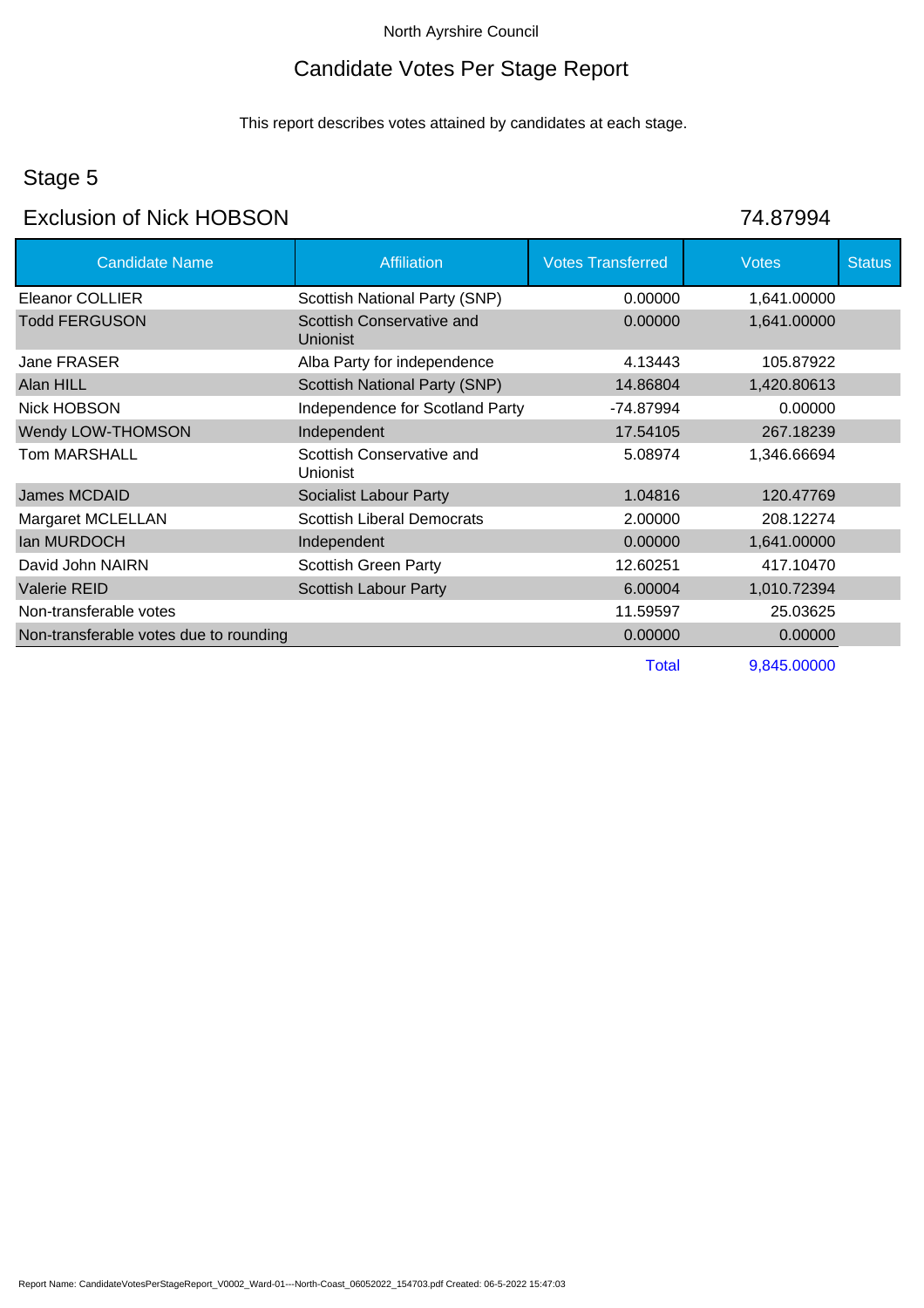#### Candidate Votes Per Stage Report

This report describes votes attained by candidates at each stage.

#### Stage 6

### Exclusion of Jane FRASER 105.87922

Candidate Name **Affiliation** Affiliation Votes Transferred Votes Votes Status Eleanor COLLIER Scottish National Party (SNP) 0.00000 1,641.00000 Todd FERGUSON Scottish Conservative and Unionist 0.00000 1,641.00000 Jane FRASER **Alba Party for independence** 105.87922 0.00000 Alan HILL **Alan HILL** Scottish National Party (SNP) 40.24169 1,461.04782 Nick HOBSON **Independence for Scotland Party** 0.00000 0.00000 Wendy LOW-THOMSON Independent 10 and 24.13445 291.31684 Tom MARSHALL Scottish Conservative and Unionist 3.04489 1,349.71183 James MCDAID **Socialist Labour Party** 5.00000 125.47769 Margaret MCLELLAN Scottish Liberal Democrats 2.00002 210.12276 Ian MURDOCH **Independent** 0.00000 1,641.00000 David John NAIRN **Scottish Green Party** 10.13776 427.24246 Valerie REID **Scottish Labour Party 1,014.72396** 1,014.72396 Non-transferable votes 17.32039 42.35664 Non-transferable votes due to rounding 0.00000 0.00000 0.00000 0.00000 0.00000 0.00000 0.00000 0.00000 0.00000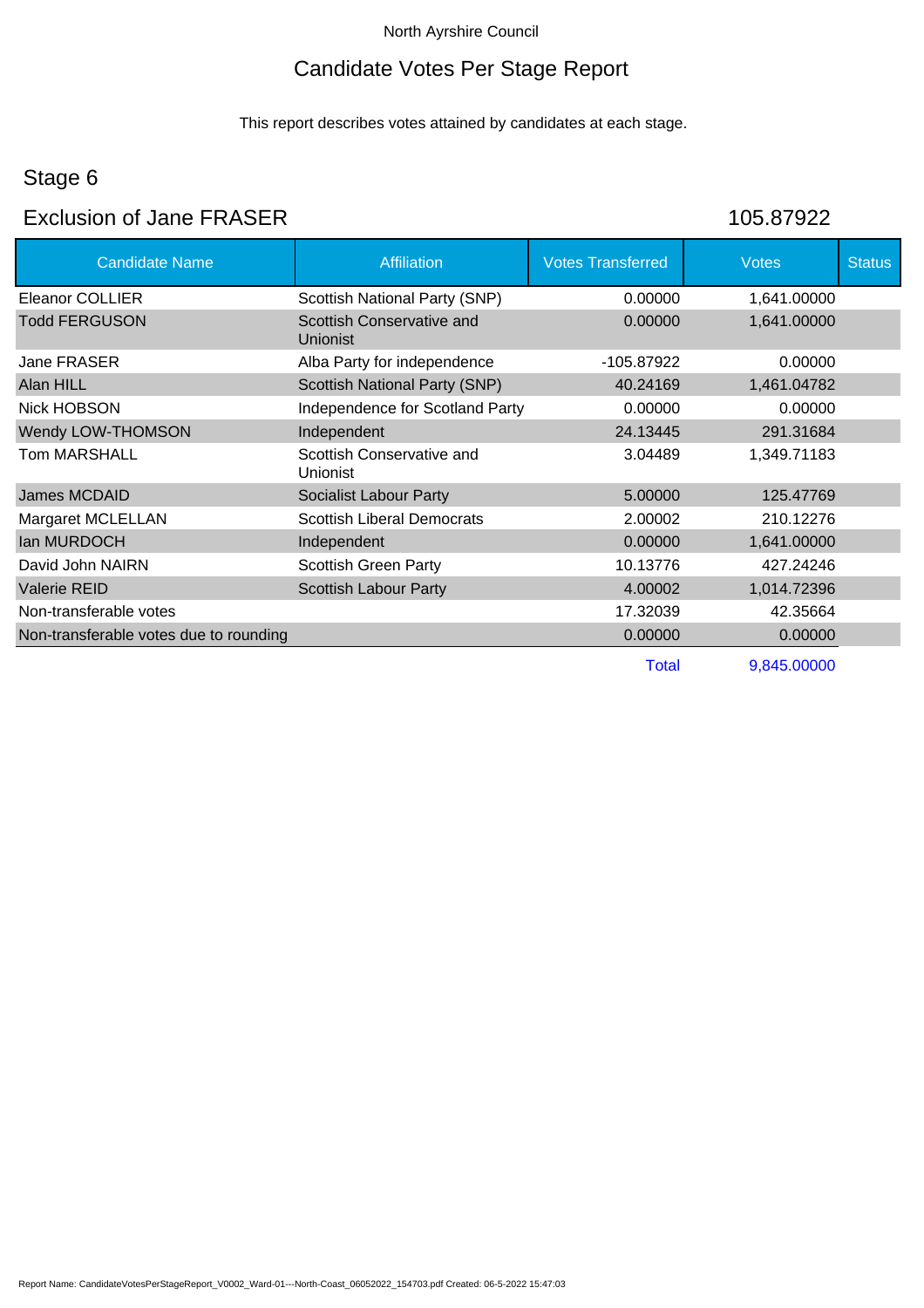### Candidate Votes Per Stage Report

This report describes votes attained by candidates at each stage.

# Stage 7

### Exclusion of James MCDAID 125.47769

Candidate Name Affiliation Affiliation Affiliation Affiliation Affiliation Affiliation Affiliation Affiliation Affiliation Affiliation Affiliation Affiliation Affiliation Affiliation Affiliation Affiliation Affiliation Aff Eleanor COLLIER Scottish National Party (SNP) 0.00000 1,641.00000 0.00000 1,641.00000

| <b>Todd FERGUSON</b>                   | Scottish Conservative and<br>Unionist | 0.00000    | 1,641.00000 |  |
|----------------------------------------|---------------------------------------|------------|-------------|--|
| Jane FRASER                            | Alba Party for independence           | 0.00000    | 0.00000     |  |
| Alan HILL                              | Scottish National Party (SNP)         | 13.09297   | 1,474.14079 |  |
| Nick HOBSON                            | Independence for Scotland Party       | 0.00000    | 0.00000     |  |
| Wendy LOW-THOMSON                      | Independent                           | 8.18257    | 299.49941   |  |
| <b>Tom MARSHALL</b>                    | Scottish Conservative and<br>Unionist | 3.00004    | 1,352.71187 |  |
| James MCDAID                           | <b>Socialist Labour Party</b>         | -125.47769 | 0.00000     |  |
|                                        |                                       |            |             |  |
| Margaret MCLELLAN                      | <b>Scottish Liberal Democrats</b>     | 9.09307    | 219.21583   |  |
| lan MURDOCH                            | Independent                           | 0.00000    | 1,641.00000 |  |
| David John NAIRN                       | <b>Scottish Green Party</b>           | 13.14115   | 440.38361   |  |
| <b>Valerie REID</b>                    | <b>Scottish Labour Party</b>          | 51.31706   | 1,066.04102 |  |
| Non-transferable votes                 |                                       | 27.65083   | 70.00747    |  |
| Non-transferable votes due to rounding |                                       | 0.00000    | 0.00000     |  |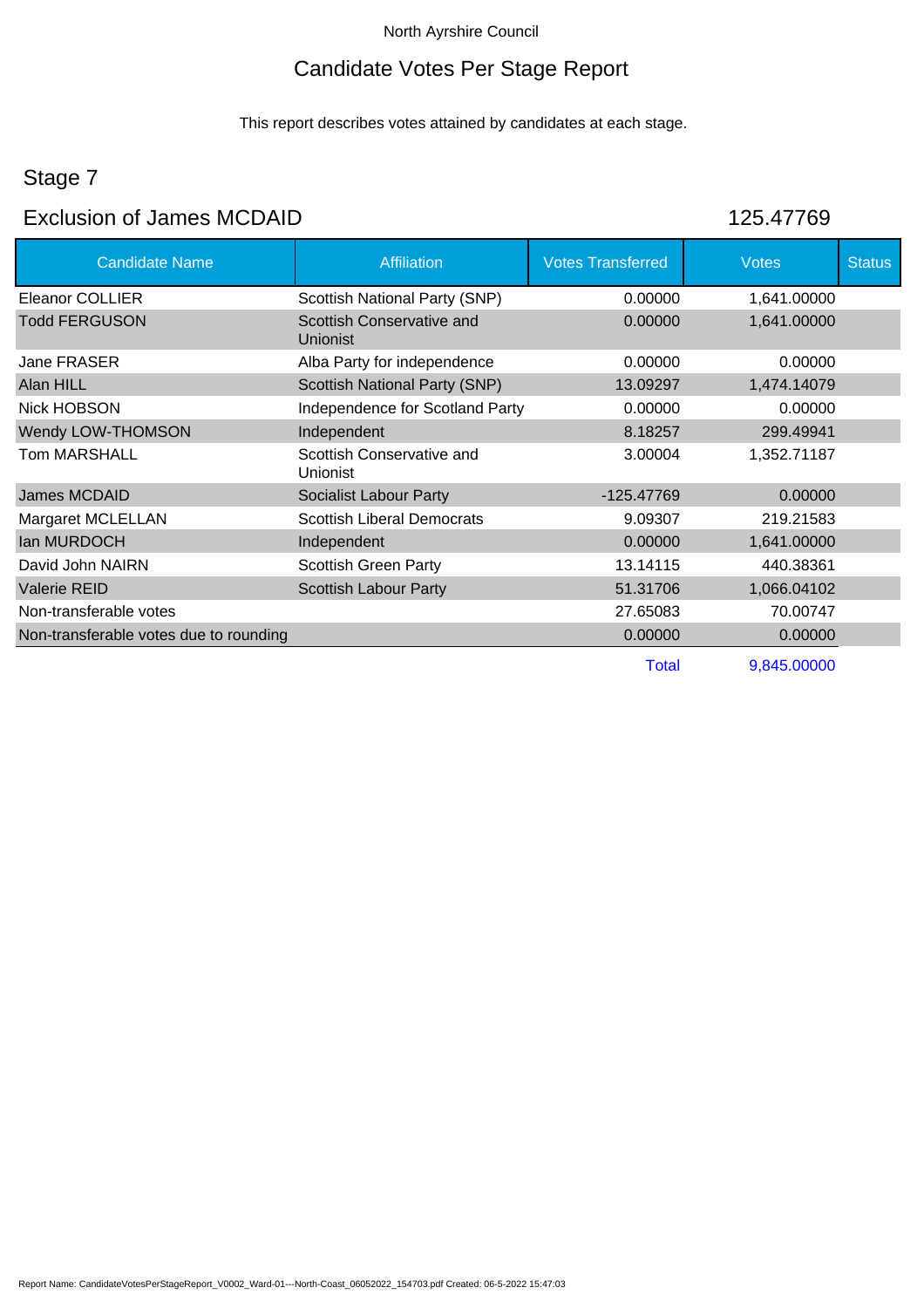### Candidate Votes Per Stage Report

This report describes votes attained by candidates at each stage.

### Stage 8

# Exclusion of Margaret MCLELLAN 219.21583

| <b>Candidate Name</b>                  | <b>Affiliation</b>                    | <b>Votes Transferred</b> | <b>Votes</b> | <b>Status</b> |
|----------------------------------------|---------------------------------------|--------------------------|--------------|---------------|
| Eleanor COLLIER                        | Scottish National Party (SNP)         | 0.00000                  | 1,641.00000  |               |
| <b>Todd FERGUSON</b>                   | Scottish Conservative and<br>Unionist | 0.00000                  | 1,641.00000  |               |
| Jane FRASER                            | Alba Party for independence           | 0.00000                  | 0.00000      |               |
| Alan HILL                              | Scottish National Party (SNP)         | 11.40995                 | 1,485.55074  |               |
| Nick HOBSON                            | Independence for Scotland Party       | 0.00000                  | 0.00000      |               |
| Wendy LOW-THOMSON                      | Independent                           | 27.26894                 | 326.76835    |               |
| Tom MARSHALL                           | Scottish Conservative and<br>Unionist | 26.40351                 | 1,379.11538  |               |
| James MCDAID                           | <b>Socialist Labour Party</b>         | 0.00000                  | 0.00000      |               |
| Margaret MCLELLAN                      | <b>Scottish Liberal Democrats</b>     | -219.21583               | 0.00000      |               |
| lan MURDOCH                            | Independent                           | 0.00000                  | 1,641.00000  |               |
| David John NAIRN                       | <b>Scottish Green Party</b>           | 38.36857                 | 478.75218    |               |
| <b>Valerie REID</b>                    | <b>Scottish Labour Party</b>          | 62.76530                 | 1,128.80632  |               |
| Non-transferable votes                 |                                       | 52.99956                 | 123.00703    |               |
| Non-transferable votes due to rounding |                                       | 0.00000                  | 0.00000      |               |
|                                        |                                       | —                        | 0.015.0000   |               |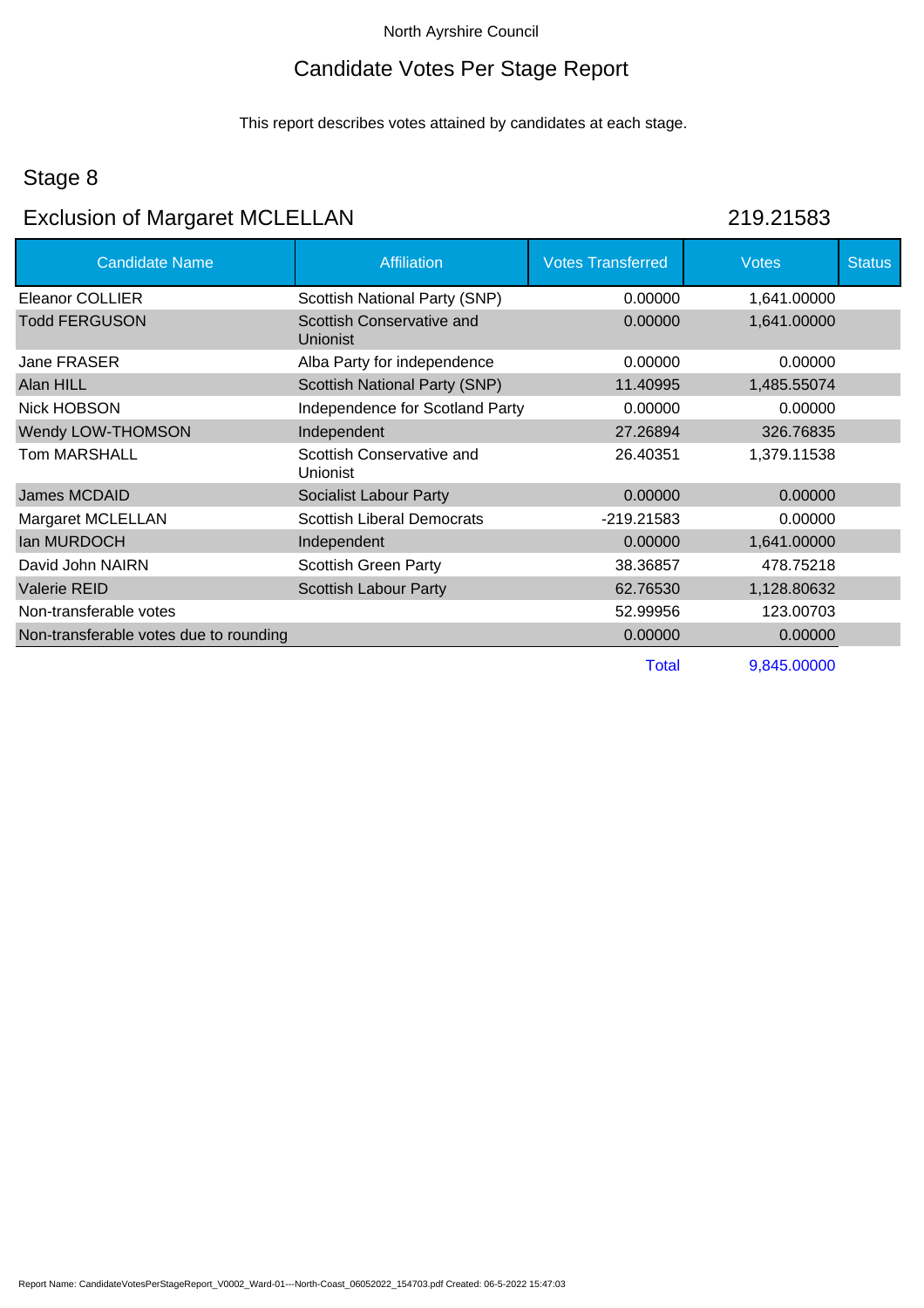### Candidate Votes Per Stage Report

This report describes votes attained by candidates at each stage.

### Stage 9

# Exclusion of Wendy LOW-THOMSON 326.76835

| <b>Candidate Name</b>                  | <b>Affiliation</b>                    | <b>Votes Transferred</b> | <b>Votes</b> | <b>Status</b> |
|----------------------------------------|---------------------------------------|--------------------------|--------------|---------------|
| Eleanor COLLIER                        | Scottish National Party (SNP)         | 0.00000                  | 1,641.00000  |               |
| <b>Todd FERGUSON</b>                   | Scottish Conservative and<br>Unionist | 0.00000                  | 1,641.00000  |               |
| Jane FRASER                            | Alba Party for independence           | 0.00000                  | 0.00000      |               |
| Alan HILL                              | Scottish National Party (SNP)         | 59.93263                 | 1,545.48337  |               |
| <b>Nick HOBSON</b>                     | Independence for Scotland Party       | 0.00000                  | 0.00000      |               |
| Wendy LOW-THOMSON                      | Independent                           | -326.76835               | 0.00000      |               |
| <b>Tom MARSHALL</b>                    | Scottish Conservative and<br>Unionist | 33.64405                 | 1,412.75943  |               |
| James MCDAID                           | <b>Socialist Labour Party</b>         | 0.00000                  | 0.00000      |               |
| Margaret MCLELLAN                      | <b>Scottish Liberal Democrats</b>     | 0.00000                  | 0.00000      |               |
| lan MURDOCH                            | Independent                           | 0.00000                  | 1,641.00000  |               |
| David John NAIRN                       | <b>Scottish Green Party</b>           | 48.54025                 | 527.29243    |               |
| <b>Valerie REID</b>                    | <b>Scottish Labour Party</b>          | 46.96087                 | 1,175.76719  |               |
| Non-transferable votes                 |                                       | 137.69055                | 260.69758    |               |
| Non-transferable votes due to rounding |                                       | 0.00000                  | 0.00000      |               |
|                                        |                                       | <b>Total</b>             | 9,845.00000  |               |

Report Name: CandidateVotesPerStageReport\_V0002\_Ward-01---North-Coast\_06052022\_154703.pdf Created: 06-5-2022 15:47:03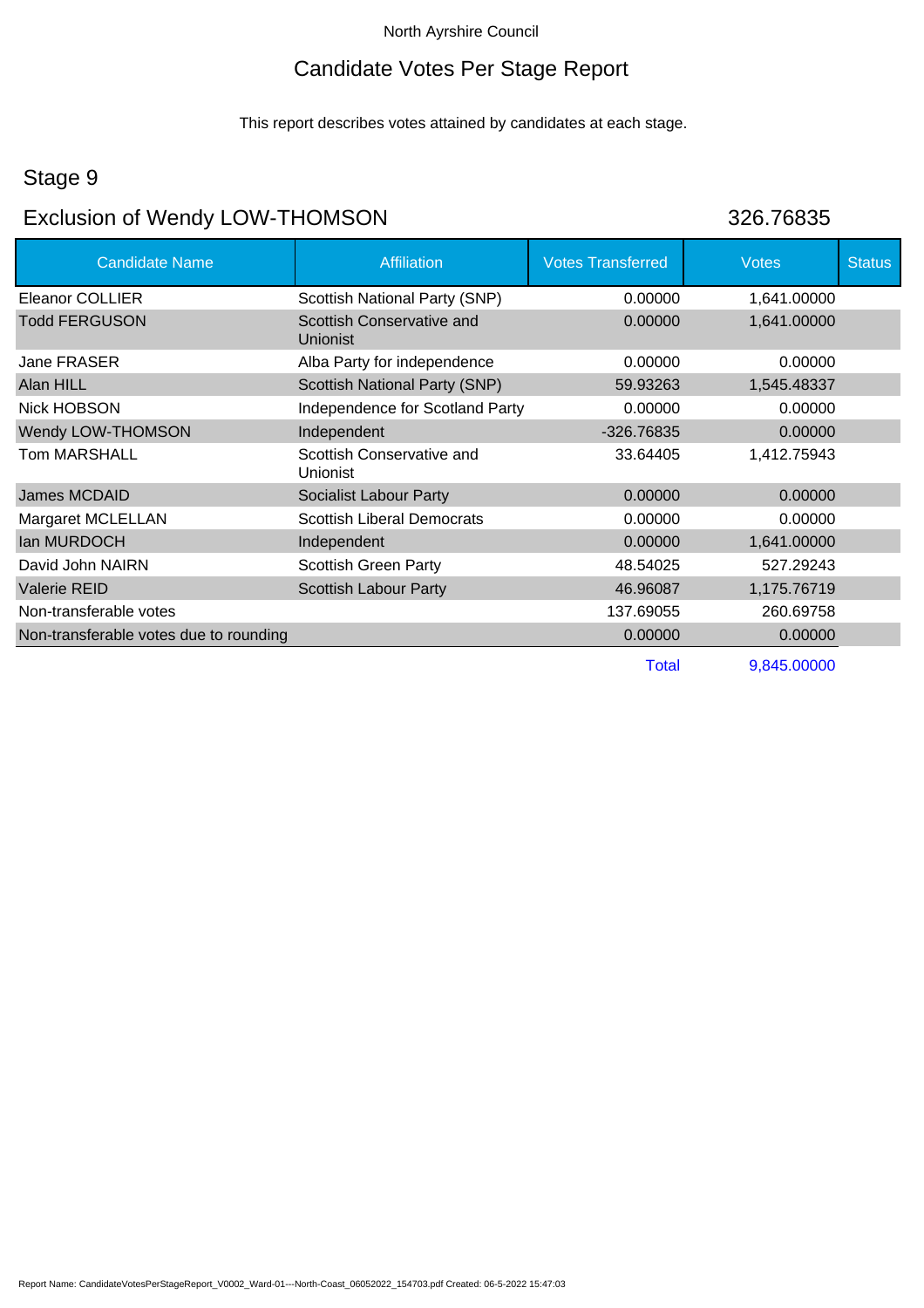#### Candidate Votes Per Stage Report

This report describes votes attained by candidates at each stage.

#### Stage 10

### Exclusion of David John NAIRN 527 29243

Candidate Name **Affiliation** Affiliation Votes Transferred Votes Votes Status Eleanor COLLIER Scottish National Party (SNP) 0.00000 1,641.00000 Todd FERGUSON Scottish Conservative and Unionist 0.00000 1,641.00000 Jane FRASER **Alba Party for independence 1.000000** 0.00000 0.00000 Alan HILL **Alan HILL** Scottish National Party (SNP) 211.13322 1,756.61659 Elected Nick HOBSON **Independence for Scotland Party** 0.00000 0.00000 Wendy LOW-THOMSON Independent 1000000 0.00000 0.00000 0.00000 Tom MARSHALL Scottish Conservative and Unionist 26.53786 1,439.29729 James MCDAID **Socialist Labour Party CONSIDERENT CONSIDERENT OCCIDENT** OF **CONSIDERING CONSIDERENT CONSIDERENT** Margaret MCLELLAN Scottish Liberal Democrats 0.00000 0.00000 0.00000 Ian MURDOCH **Independent** 1,641.00000 1,641.00000 1,641.00000 **1** David John NAIRN **Scottish Green Party 1996** -527.29243 0.00000 Valerie REID **Scottish Labour Party** 122.77195 1,298.53914 Non-transferable votes 166.84940 427.54698 Non-transferable votes due to rounding 0.00000 0.00000 0.00000 0.00000 0.00000 0.00000 0.00000 0.00000 0.00000 Total 9,845.00000

Report Name: CandidateVotesPerStageReport\_V0002\_Ward-01---North-Coast\_06052022\_154703.pdf Created: 06-5-2022 15:47:03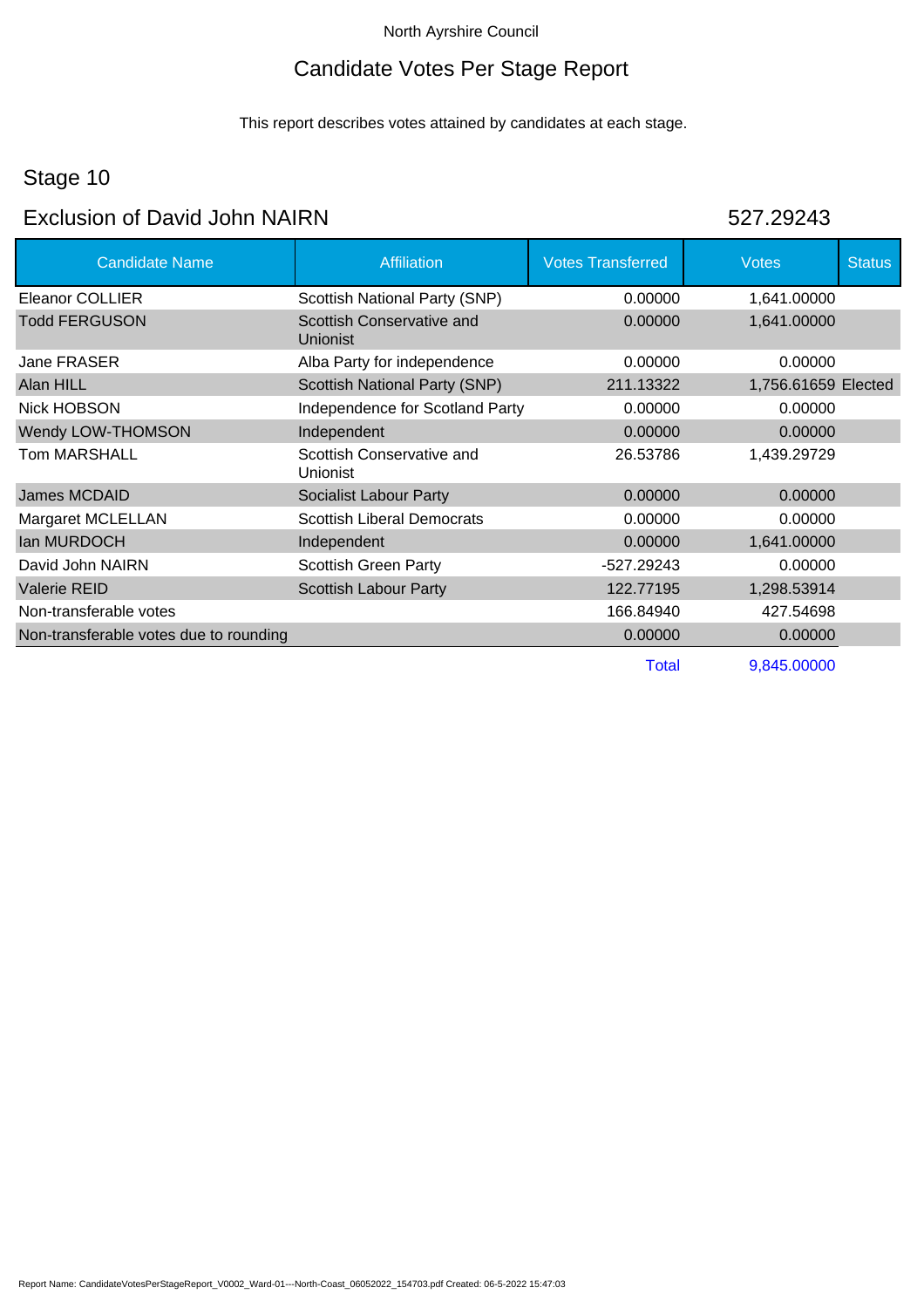# Candidate Votes Per Stage Report

This report describes votes attained by candidates at each stage.

# Stage 11

# Surplus of Alan HILL 115.61659

| <b>Candidate Name</b>                  | <b>Affiliation</b>                           | <b>Votes Transferred</b> | <b>Votes</b> | <b>Status</b> |
|----------------------------------------|----------------------------------------------|--------------------------|--------------|---------------|
| <b>Eleanor COLLIER</b>                 | Scottish National Party (SNP)                | 0.00000                  | 1,641.00000  |               |
| <b>Todd FERGUSON</b>                   | Scottish Conservative and<br><b>Unionist</b> | 0.00000                  | 1,641.00000  |               |
| Jane FRASER                            | Alba Party for independence                  | 0.00000                  | 0.00000      |               |
| Alan HILL                              | <b>Scottish National Party (SNP)</b>         | -115.61659               | 1,641.00000  |               |
| Nick HOBSON                            | Independence for Scotland Party              | 0.00000                  | 0.00000      |               |
| Wendy LOW-THOMSON                      | Independent                                  | 0.00000                  | 0.00000      |               |
| Tom MARSHALL                           | Scottish Conservative and<br>Unionist        | 3.59608                  | 1,442.89337  |               |
| James MCDAID                           | Socialist Labour Party                       | 0.00000                  | 0.00000      |               |
| Margaret MCLELLAN                      | <b>Scottish Liberal Democrats</b>            | 0.00000                  | 0.00000      |               |
| lan MURDOCH                            | Independent                                  | 0.00000                  | 1,641.00000  |               |
| David John NAIRN                       | <b>Scottish Green Party</b>                  | 0.00000                  | 0.00000      |               |
| <b>Valerie REID</b>                    | <b>Scottish Labour Party</b>                 | 27.37267                 | 1,325.91181  |               |
| Non-transferable votes                 |                                              | 84.61795                 | 512.16493    |               |
| Non-transferable votes due to rounding |                                              | 0.02989                  | 0.02989      |               |
|                                        |                                              |                          |              |               |